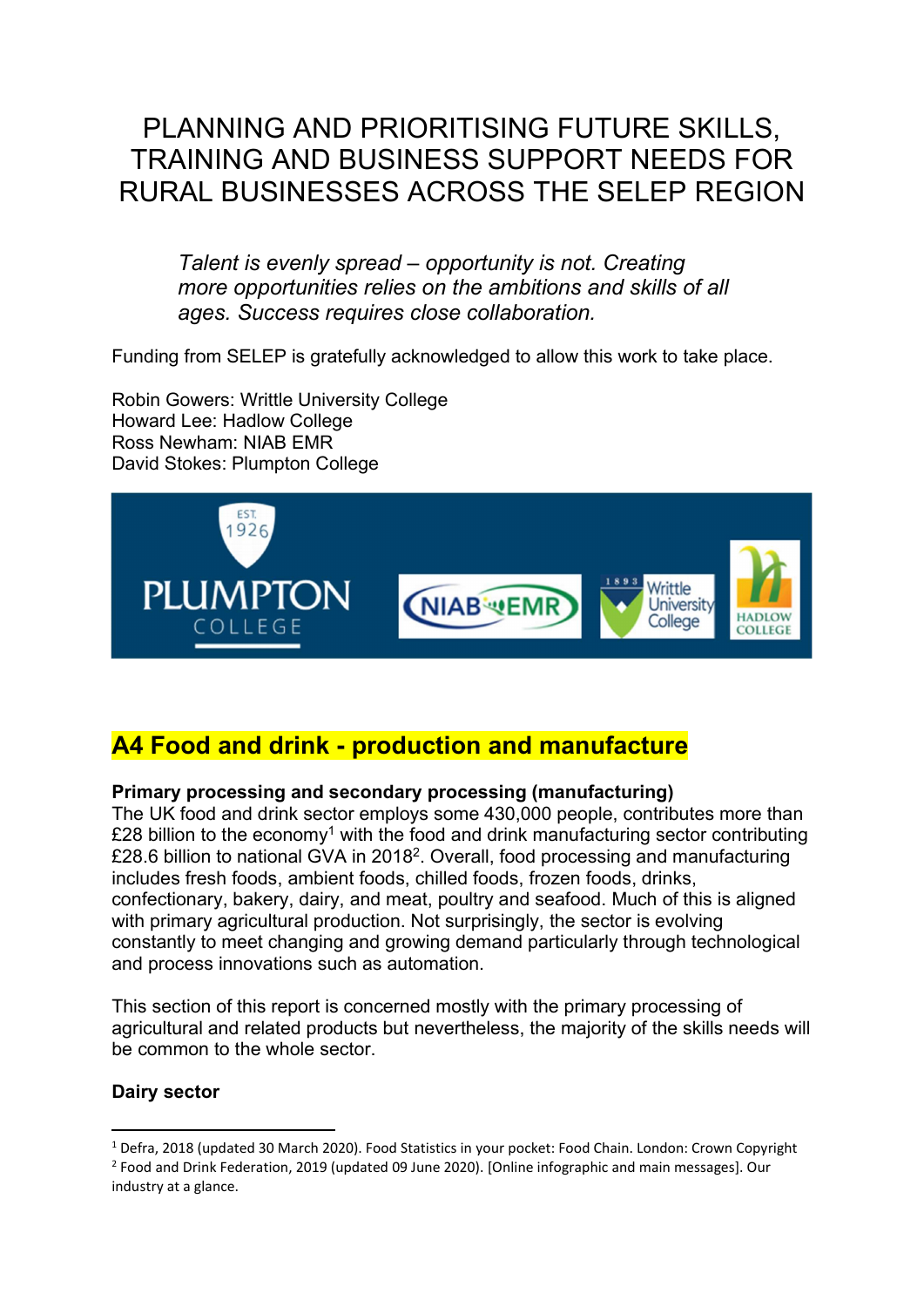The UK's dairy sector is large and employs some 23,000 people at processing sites, 50,000 people on dairy farms, and 13,000 active dairy farmers. The sector produces almost £8.8 billion annually from 14 billion litres of milk<sup>3</sup>. These are turned into large scale and artisan cheeses (there are over 700 named cheeses produced in the UK), yogurts, milk, and butter.

### Flour milling

Flour milling has an annual turnover of circa £1.25 billion, producing some 12 million loaves, 2 million pizzas, and 10 million cakes and biscuits in the UK daily. Milled flour is used in bakeries (66%), biscuit making (11%), others (10%), export (7%), household flour (4%), cake making (2%). Over 85% of the wheat used by UK millers in 2018/19 was grown in the UK<sup>4</sup>.

### Bread and baking

The UK bread and bakery sector employs approximately 75,000 people with a value of circa £4.0 million at retail sales. The sector produces nearly 4 billion units, equivalent volume to 11 million loaves of bread sold daily. The sector is made up of large baking companies that produce 80% of the UK's bread by volume, in-store bakeries in supermarkets that produce 17%, and high street or craft bakeries that produce just under 3%<sup>5</sup> .

### Meat processing

The British meat processing industry is worth £8.2 billion annually and employs over 75,000 people; 40% of which are skilled butchers $6$ . There are circa 250 red meat abattoirs in the UK, as one in three small abattoirs have closed in the past decade. This is down from almost 1,900 abattoirs in 1970 and reflects the increased economy of scale form competitive businesses. The closure of smaller units also has an impact on employment as skilled local butchers and processors lose their jobs. Large slaughterhouses currently depend more on unskilled labour and foreign-recruited staff, resulting in nearly 75% of the meat industry workers being from outside of the UK<sup>7</sup> .

### The Food Chain

Post farmgate, most food is processed in some way before being sold to consumers. This is usually a complex, dynamic food and drink supply chain which adds value through processing, wholesaling, distribution, retail and catering. This substantially increases the value and employment supported. The primary objective of adding value is for the rural sector to secure as much additional value to primary products at or close to the site and business of production.

<sup>3</sup> Dairy UK, 2020. The UK Dairy Industry. London: Dairy UK

<sup>4</sup> National Association of British and Irish Millers (NABIM), 2019. Facts and figures: Flour milling in the UK. http://www.nabim.org.uk/statistics (accessed May 05, 2020). London: National Association of British and Irish Millers

<sup>&</sup>lt;sup>5</sup> Federation of Bakers (FOB), 2019. About the bread industry. London: Federation of Bakers

<sup>6</sup> British Meat Processors Association (BMPA), 2019. The UK meat sector and labour: putting British food on your plate. London: British Meat Processors Association

<sup>&</sup>lt;sup>7</sup> Kennard, R. and Young, B. 2018. [Online]. A good life and a good death: re-localising farm animal slaughter. Bristol, UK: Sustainable Food Trust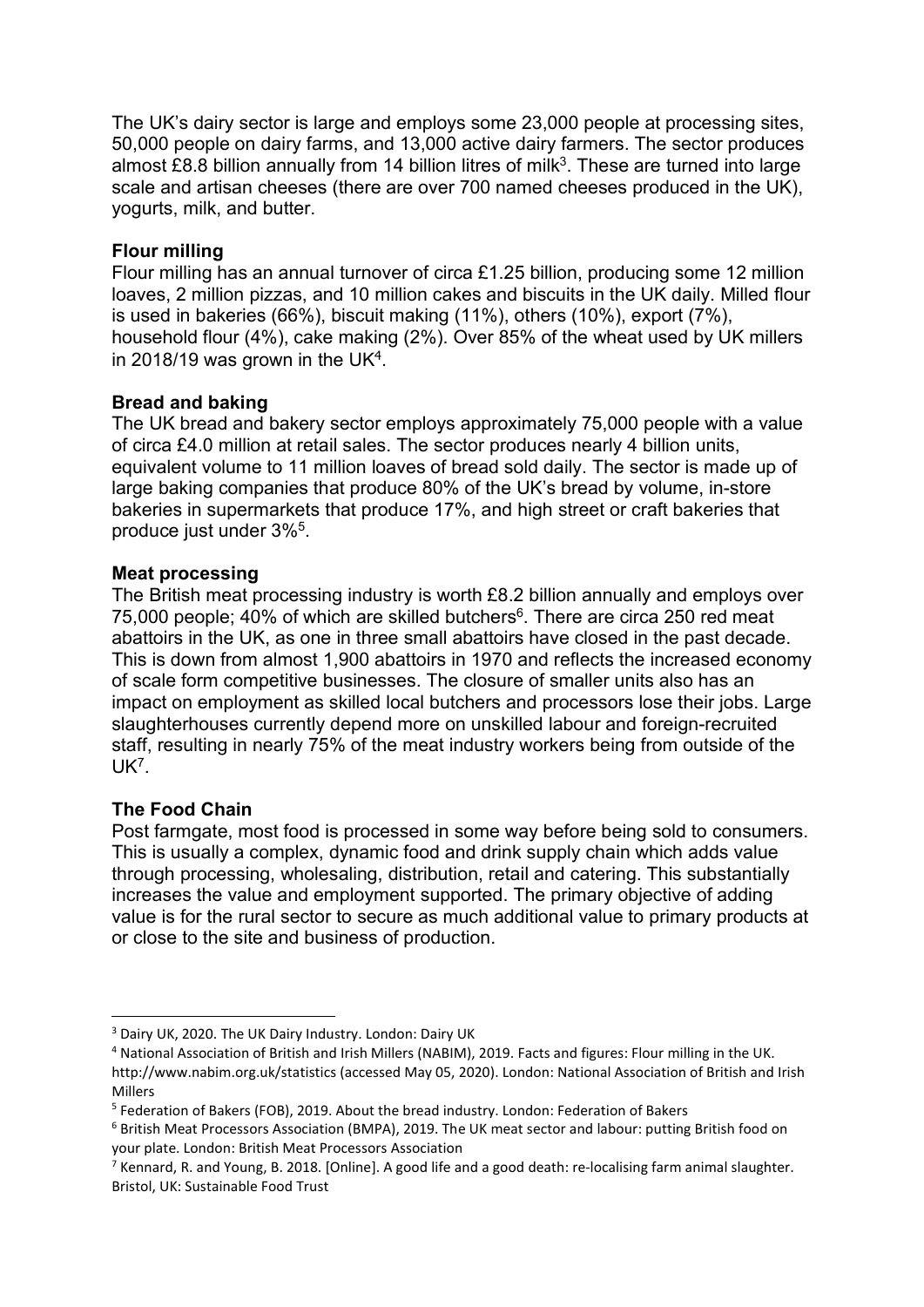For each job in agriculture, the food and drink sector provides raw ingredients which support another 2.5 jobs in suppliers, food processing, wholesaling and distribution and another 18 in food retail and catering. All these jobs are supported by agricultural and horticultural producers in the region, UK and internationally. The food and drink processing, distribution and support sectors such as agri-food technology and research and development, increases employment to over 180,000 across the South East and London. It contributes GVA of £1.25billion in agriculture to £9.7billion to the 'factory gate'.

The large regional population of 18m people in London and the South East in 2017, means that the consumer end of the food chain is large and growing. This supports a further 920,000 jobs in London and the South East and generated a GVA of £22.4billion in 2018. The region is particularly significant for the catering sector, with 38% of all UK catering jobs.

The South East and London end to end food chain, from farm to fork, is therefore estimated to represent 27% of the UK total, supports 1.1 million jobs and generates a GVA of £32billion<sup>8</sup>.

The region's farmers will strengthen their links in the supply chain, recognising the importance and potential in adding value through processing, marketing and distribution, focused in particular on exploiting high value short food chains in the South East and London. The region's national strengths, such as its fruit sector, burgeoning viticulture sector and naturally grazed beef and sheep flocks, makes the region well placed to respond to high value consumer markets which are demanding provenance and traceability.

To deliver a more productive and sustainable agriculture the industry will build on its world class compliment of universities, colleges and research centres to drive transformational and sustainable growth

#### Vegetable box schemes

Vegetable box schemes connect producers directly with consumers and decentralise food supply. Sales in 101 surveyed veg box schemes increased by 111% between end of February to mid-April 2020 as a result of COVID-19<sup>9</sup>. Collectively, across the 500 estimated box schemes currently operating, at least 3.5 million boxes have been delivered during this crisis. 82% of box schemes now have waiting lists or have closed to new applicants. The Food Foundation estimated that if these lists are met and the customers who have been turned away are supplied, an additional 5.3 million veg boxes could be supplied from mid-April to mid-June 2020. If medium sized boxes cost £127 on average and that at least 3 million boxes have already been sold in the six weeks of crisis, this amounts to nearly £42 million that has bypassed the central machinery of the food system and supported primary producers directly. Veg box schemes therefore benefit primary producers directly.

<sup>&</sup>lt;sup>8</sup> Hasnain, S., Ingram, J. and Zurek, M. 2020. Mapping the UK Food System - a report for the UKRI Transforming UK Food Systems Programme. Environmental Change Institute, University of Oxford, Oxford. ISBN 978-1- 874370-81-9

<sup>&</sup>lt;sup>9</sup> Wheeler, A., Dykstra, P., Black, J., and Soares, N. 2020. COVID-19 UK veg box report. London: The Food Foundation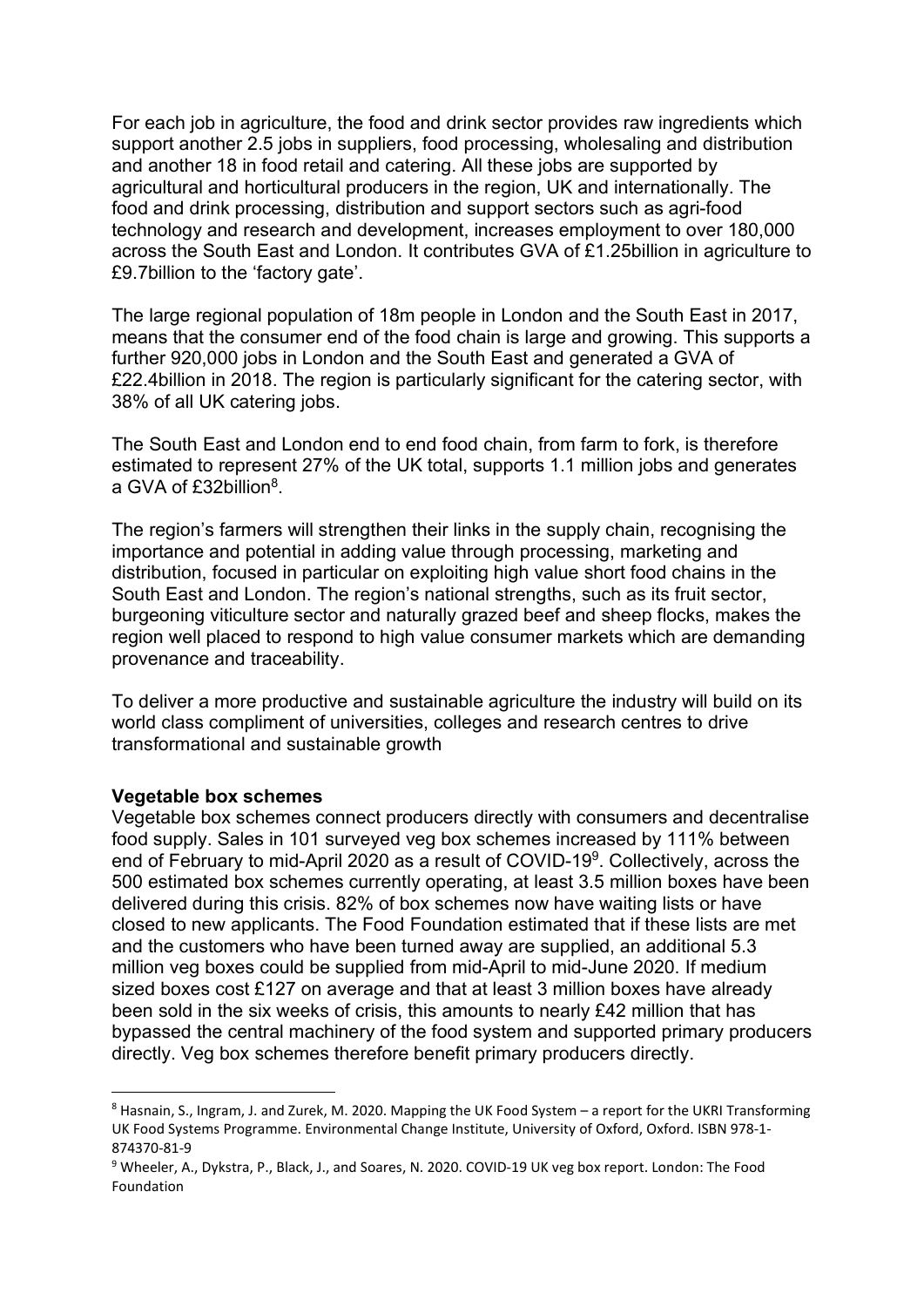### **Productivity**

Improving productivity is central to the continued success of the food and drink sector. A well trained and educated workforce is critical to this large sector to facilitate further developments and improvements. Creating highly skilled, well-paid and home-grown talent is critical to realising this potential. This can best be done by combining sector and local focussed approaches to upskill and attract talent with related government activities, particularly the ongoing reforms to technical education.

The report on mapping the food system<sup>10</sup> highlights the existing difficulty in recruiting, and the expected shortfall in labour and skills availability, but also identifies opportunities for the UK food and drink sector to come together to deliver solutions that will transform its image as an employer and advance its training and skills development.

The Mapping the Food System report10 sets out clearly the demand for skills across the whole food chain and aspects of this are relevant to the rural sector in the south east as well as primary production, rural businesses, process, manufacture and retail food and drink.



<sup>&</sup>lt;sup>10</sup> Hasnain, S., Ingram, J. and Zurek, M. 2020. Mapping the UK Food System – a report for the UKRI Transforming UK Food Systems Programme. Environmental Change Institute, University of Oxford, Oxford. ISBN 978-1-874370-81-9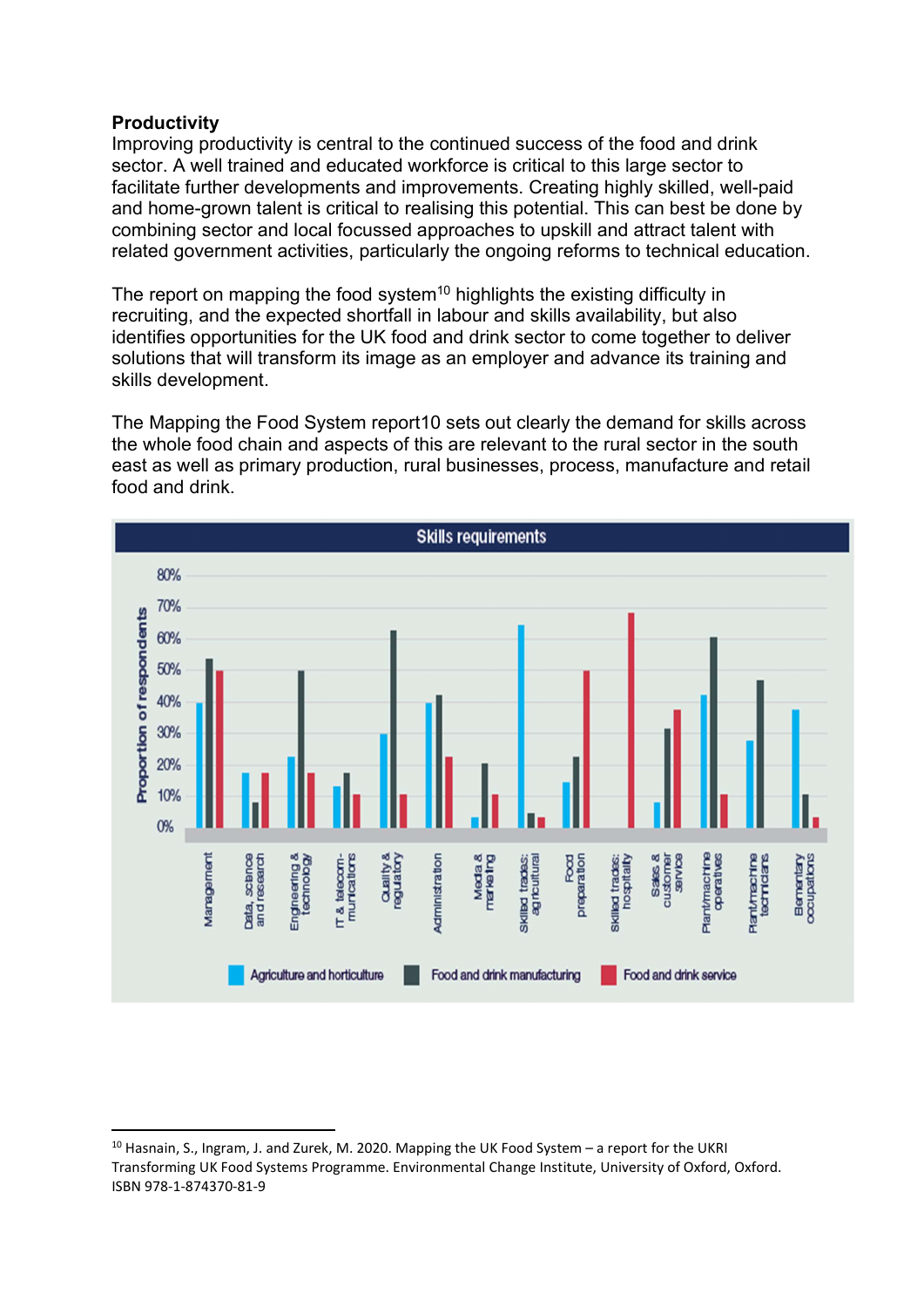### The Food and Drink Sector council

The Food and Drink Sector Council (FDSC) is the most recent sector council to be established by government and recognises the importance of the sector for UK strategically and economically.

The Council has established the objective

"To professionalise leadership and management skills across the sector. To ensure managers are prepared for a changing workplace".

In the FDSC Future Workforce and Skills Survey<sup>11</sup>, management and leadership were consistently identified as being amongst the top three skills businesses were looking to fill through training of their existing staff. Management and leadership roles were also noted as 'difficult-to-fill' across the sector, and were identified as a key skills gap in the interviews. Strong management and leadership skills are vital to ensure food businesses can continue to improve productivity and meet all of the demands put upon them. The FDSC identifies the challenge of how to find and train these future leaders.

The FDSC also has established a set of summary recommendations to achieve the leadership and management needs. The policy drivers are:

- Creation of a resilient food system, able to withstand domestic and international volatility
- Provision by industry of high quality, affordable products
- Contribution to improving public health through better nutrition and diet
- Reduction of industry's environmental impacts through reductions in waste and emissions
- Development of new opportunities for a skilled workforce
- Growth of food and drink exports

Summary of Policy Recommendations Building confidence in apprenticeships and T Level work placement participation within the sector:

- 1. Create a Food Sector pilot fund to optimise Apprenticeship Levy usage and ensure access for all, including SMEs
- 2. Industry pledge to deliver T Level work placements
- 3. Government to prioritise apprenticeships that drive productivity, improving food and drink specific training provision
- 4. Create a National Network of Providers leading on Food Engineering and technical skills
- 5. Professionalisation of leadership and management skills through third-party validation
- 6. Place skills at the heart of a Food Strategy to deliver well-paid jobs across the country
- 7. Create a lifelong learning culture through a network of food and drink businesses to enable coaching on management and leadership skills

<sup>&</sup>lt;sup>11</sup> Preparing for a Changing Workforce: a food and drink supply chain approach to skills, October 2019. http://www.fdsc.org.uk/fdsc/publications.aspx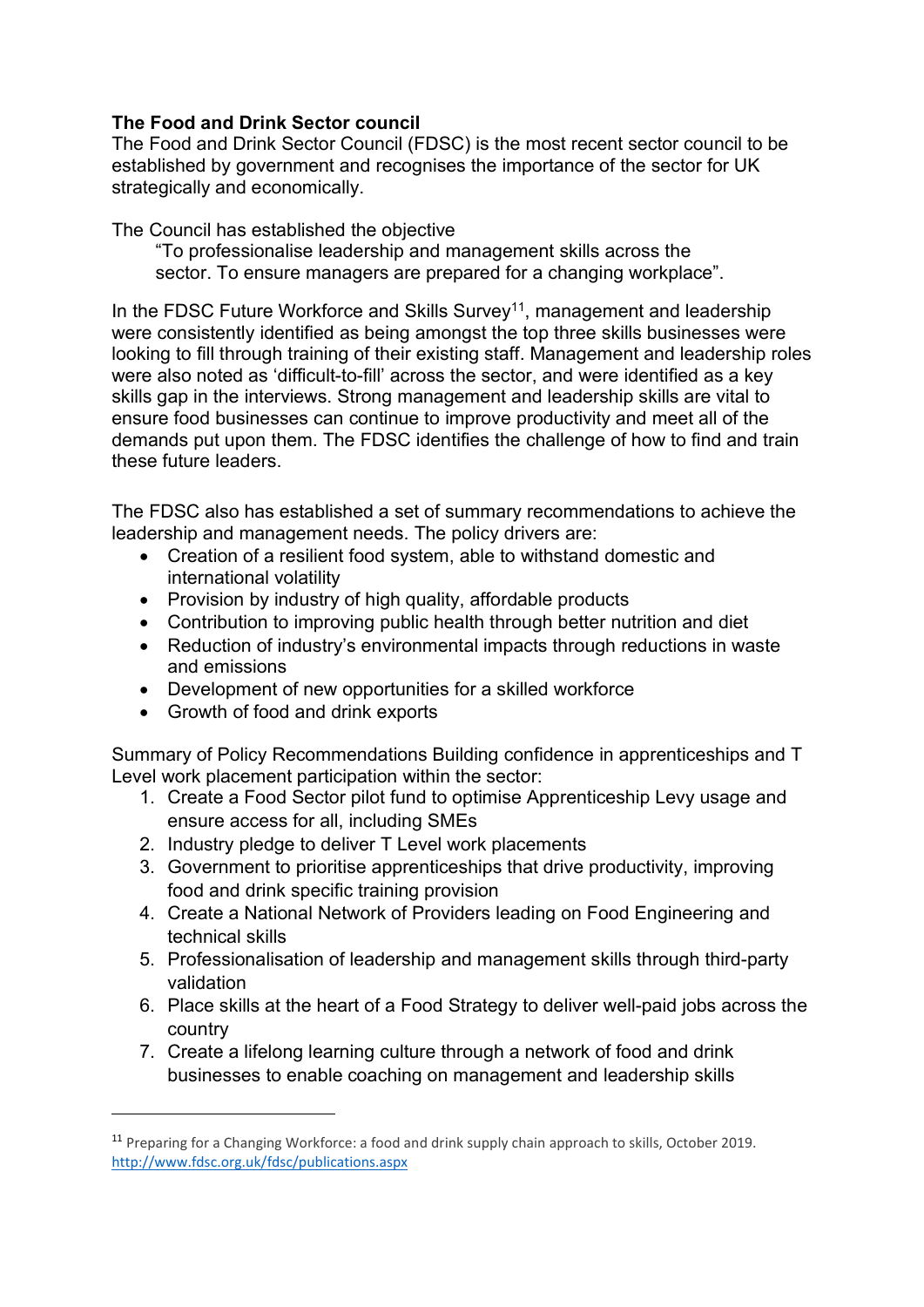### Skills required for primary food processing

In this report, employers and businesses tell us that the skills they need are multifaceted and are listed below under the main rural sector types.

### Food manufacturing generally – basic skills:

- thoroughness and attention to detail
- patience and remaining calm in busy situations
- the ability to work on own initiative
- knowledge of manufacturing production and processes
- the ability to work well with others
- functionality in mathematics
- to be able to carry out basic tasks on a computer or hand-held device
- follow and implement Standard Operating Procedures (SOPs) and adhere to quality processes
- comply with Quality, Food Safety, Environmental, and Health and Safety requirements
- monitor the control of stock levels
- Monitor product quality and identify and communicate opportunities for improvement
- contribute to Continuous Improvement activities
- engage in HACCP (Hazard Analysis and Critical Control Points) monitoring and controls
- clean equipment according to specifications and schedules
- locomotory skills for example, coordination, dexterity and grace
- basic fault finding and problem solving and the ability to use, repair and maintain machines and tools
- Interpret, record and act upon performance indicator data

### Food and Drink processing – advanced skills:

- ensure compliance with Health and Safety regulations and HACCP
- undertake, monitor and report risk assessments
- analyse and report data on process and business performance
- anticipate problems / delays and plan accordingly
- be able to solve problems in processes
- evaluate and improve production
- improve efficiency through minimising waste
- carry out routine and specialist maintenance of equipment
- execute incident management protocols
- support internal and external audits of efficiency and productivity
- contribute to the development and improvement of quality controls
- test for quality control
- be involved in mentoring, buddying and on-the-job training
- Interpret and implement Standard Operating Procedures (SOPs)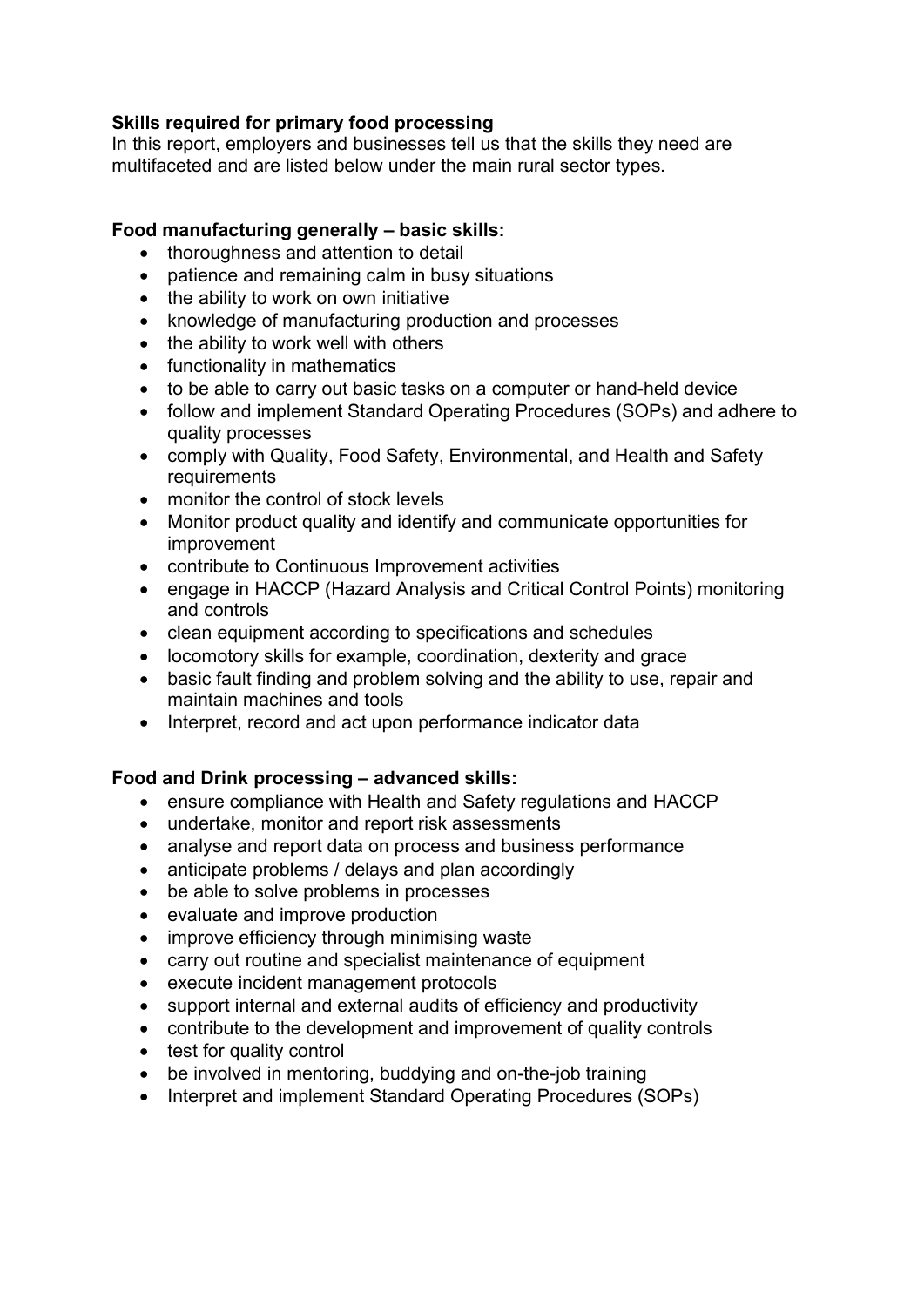### Butchery – basic skills:

- adhere to the health and safety regulations and the legislative regulations that apply in the food industry
- butcher meat effectively eg use of steak and boning knives, hand saws, cleavers, banding needles and other relevant hand tools used in the process of primal cutting, boning, slicing, dicing, rolling, trimming and filleting
- produce meat / poultry products such as sausages and pies etc
- use machinery and cutting equipment safely
- have good hand/eve co-ordination and physical agility for the manual handling of carcasses
- work in a team and individually in a busy environment
- sample products for quality control
- support CPD activities
- communicate effectively with customers, suppliers and colleagues
- have excellent interpersonal skills

### Butchery – advanced skills:

- take responsibility for food safety. HACCP and health and safety practices
- Demonstrate technical abilities and support others in the use of knives, hand saws, cleavers, banding needles and other relevant hand tools used in the process of primal cutting, boning, slicing, dicing, rolling, trimming and filleting
- Help develop recipes for sausages, pies etc
- develop new meat products for new markets
- manage the cold storage and cutting rooms including staff supervision
- Communicate effectively in a variety of ways with internal colleagues and with customers.
- Monitor and respond to the sales suggesting new and improved products for development
- Supervise sales to ensure deadlines are met including cash, stock and financial administration of the business or area of responsibility

### Bakers - skills:

- make a loaf by hand
- make bread and cake products to specification
- make a range of sweet and savoury pastries
- produce a range of enriched doughs
- finish bakery products
- source, handle and store ingredients and finished goods
- use knives, equipment and machinery safely
- comply with legislation and regulations
- conduct product sampling and testing
- communicate effectively with colleagues, suppliers and customers
- work as part of a team and individually
- use problem solving skill.
- manage own time effectively to meet deadlines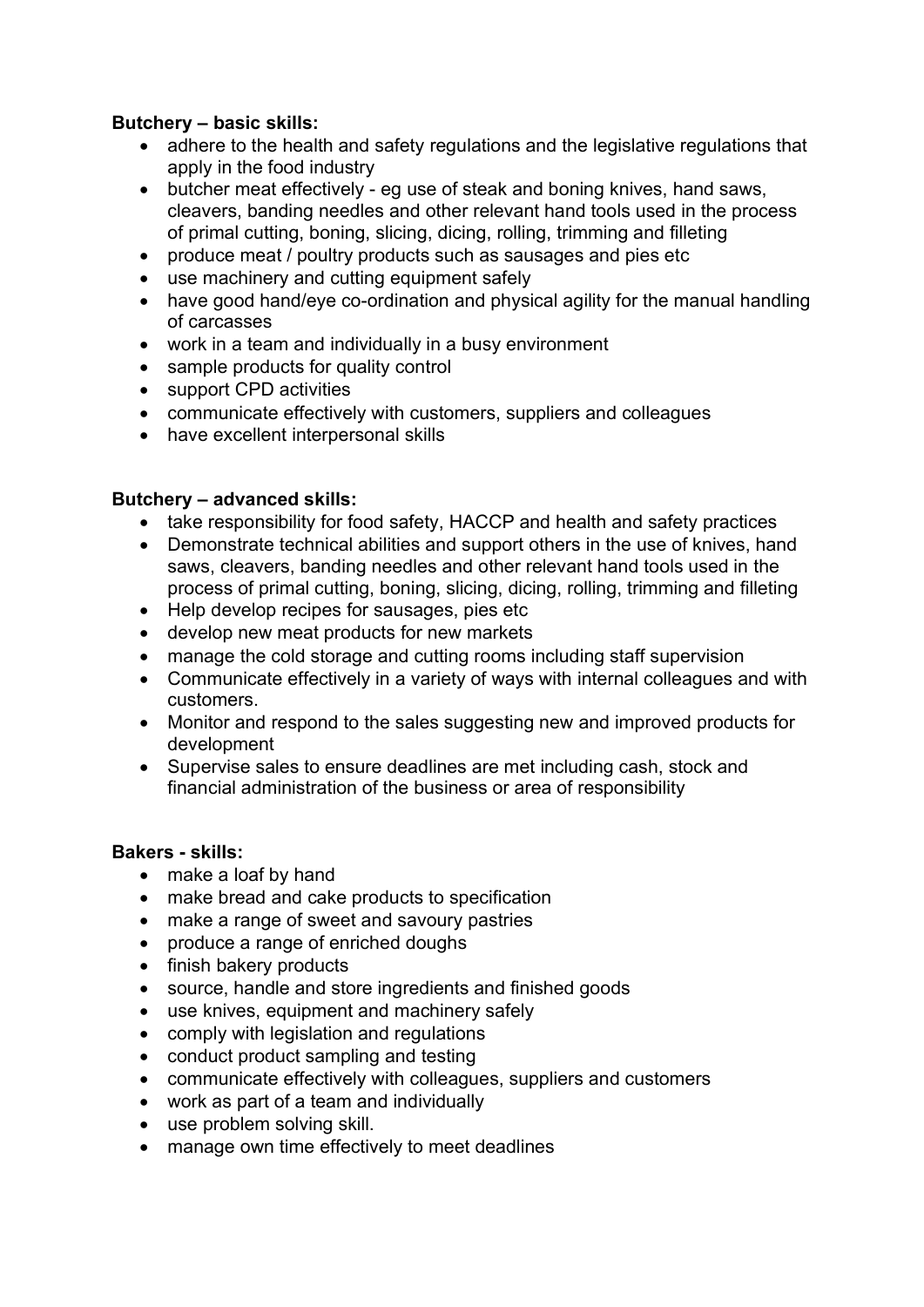### Bakers - advanced skills:

- mix doughs, using sours, sponges, and enzymes
- high level and complex practical baking skills, including mixing, decorative moulding and finished product decoration
- formulating recipes to order
- use a range of techniques including long-ferment, enriched dough, lamination, yeasted and non-yeasted, bread doughs, biscuit doughs, products with inclusions and batters
- team working skills including listening, negotiation and planning
- compliance with relevant food safety and health & safety legislation
- conduct risk assessments
- collate and interpret product and process data
- contribute to Continuous Improvement
- contribute to a variety of internal and external audits
- sample and testing for quality monitoring
- adhere to standard operating procedures

### Packhouse supervisors – advanced skills: (includes box schemes)

- maintain hygiene, health, safety (inc manual handling) and security for self, others and live/fresh products
- use IT to manage orders and stock
- manage accurate records
- maintain and promote effective working
- report on operational issues
- resolve problems effectively
- implement Hazard Analysis Critical Control Points (HACCP) plans
- plan production schedules for efficient line operation
- coordinate products and resources to meet customer demand
- supervise the identification, selection and preparation of fresh products such as fruit, vegetables, cut flowers and plants for sale/dispatch to achieve high quality and hygiene standards
- supervise packaging of product to agreed specifications
- supervise the operation to ensure line meets production targets
- Ensure routine maintenance and checks are performed
- operate food processing/packing machinery and equipment safely and efficiently
- respond appropriately to incidents and emergencies in the workplace
- develop own working practices
- lead and motivate a team of operatives to achieve targets

### Fishmonger – Skills

- safe handling and storage
- stock rotation
- quality assessment
- temperature control and monitoring and avoiding cross-contamination
- prepare fish including scaling, gutting, filleting, boning, pocketing, canoeing and skinning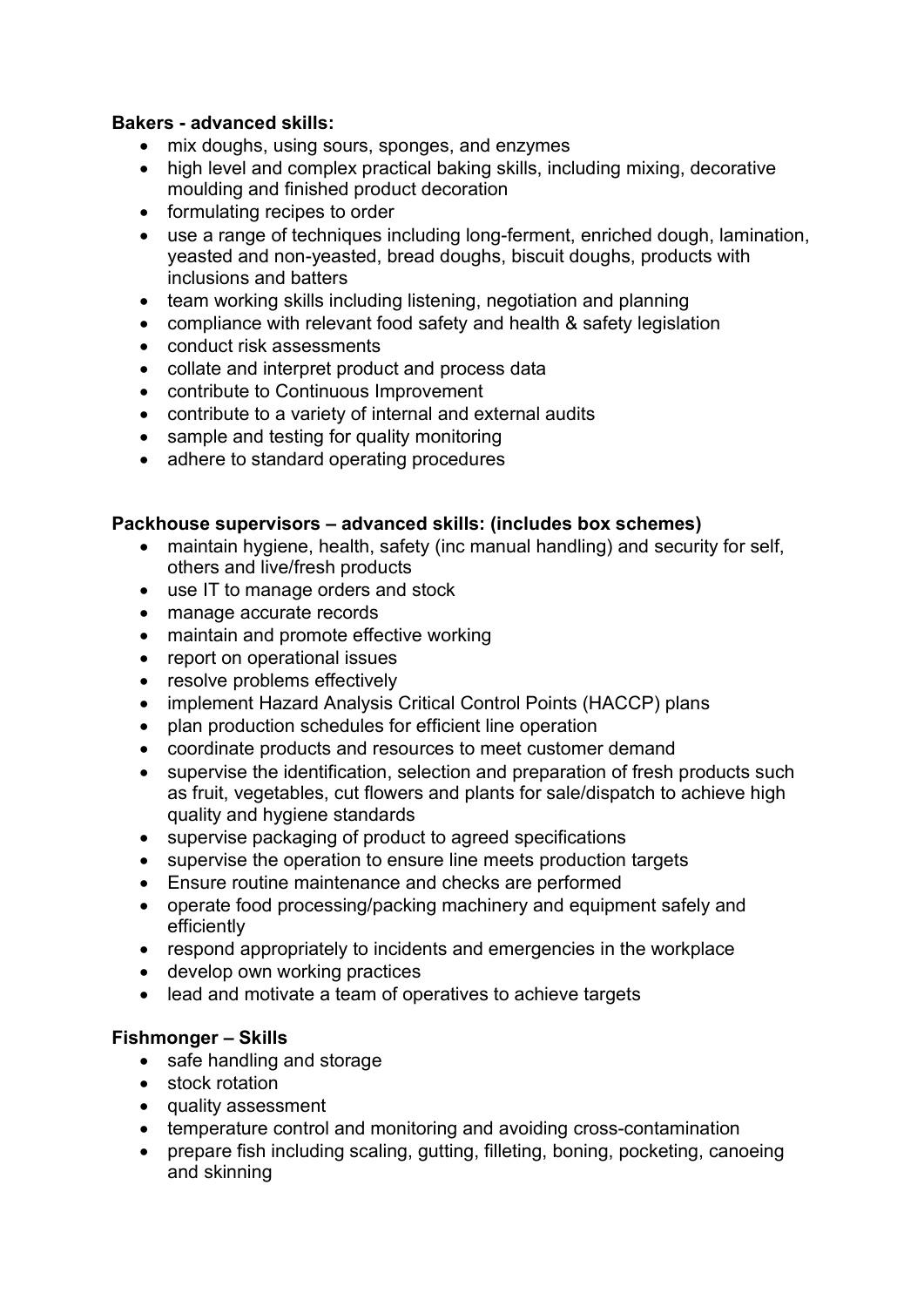- hand prepare shellfish including dressing and shucking
- display fish and shellfish for sale
- sell fish and shellfish
- interpret and satisfying customer needs
- fish and shellfish portioning, preparing, weighing, packing, labelling and processing payments
- use tools and equipment safely in the handling
- work safely and hygienically
- handle complaints and resolve problems
- communicate effectively with customers and colleagues

### Milk processing and dairy

- follow health and safety guidelines
- understand food safety risks with pasteurised and unpasteurised products
- manage resources and stock to avoid cross contamination
- communicate effectively with customers and colleagues
- the ability to work on own initiative
- make dairy products from milk including, cheese, butter and yoghurt
- adapt recipes to achieve the required specification
- communicate clearly with staff, and public
- work to achieve time critical deadlines
- rotate and manage stock in store prior to sale

### FDQ Level 1 Certificate in Food Industry Skills<sup>12</sup>

One employee made a specific plea for the reinstatement of funding to support the recently removed qualification which previously provided an excellent programme of training for those new entrants and career changers seeking to enter the food processing sector.

The programme delivered: basic maths, English, food preparation and processing; food science and technology; food hygiene and safety.

### Training and skills for Fishermen

As part of an associated piece of work with Hastings Fishermen to develop a longerterm strategy and training programme for the Hastings Stade Fishing Fleet, the extract below was developed but it is also cognisant with this future skills report.

The Fishermen have indicated that the aims of training should be focussed on:

- Developing the existing workforce to better meet future challenges, upskilling for resilience and flexibility - especially for both full time fishermen but also for those who are part time: the training needs for the non-fishing part of the business is equally important as the fishing aspect.
- Improving potential recruits' workplace readiness and employability
- Focusing on business management, technology, sustainability and ecology to better articulate the environmental implications of the businesses' activities to

<sup>12</sup> Food industry skills (VRQ) See [web site]: http://www.fdq.org.uk/our-qualifications/introductory-foodskills/developing-food-industry-skills/ [Accessed 15.06.20].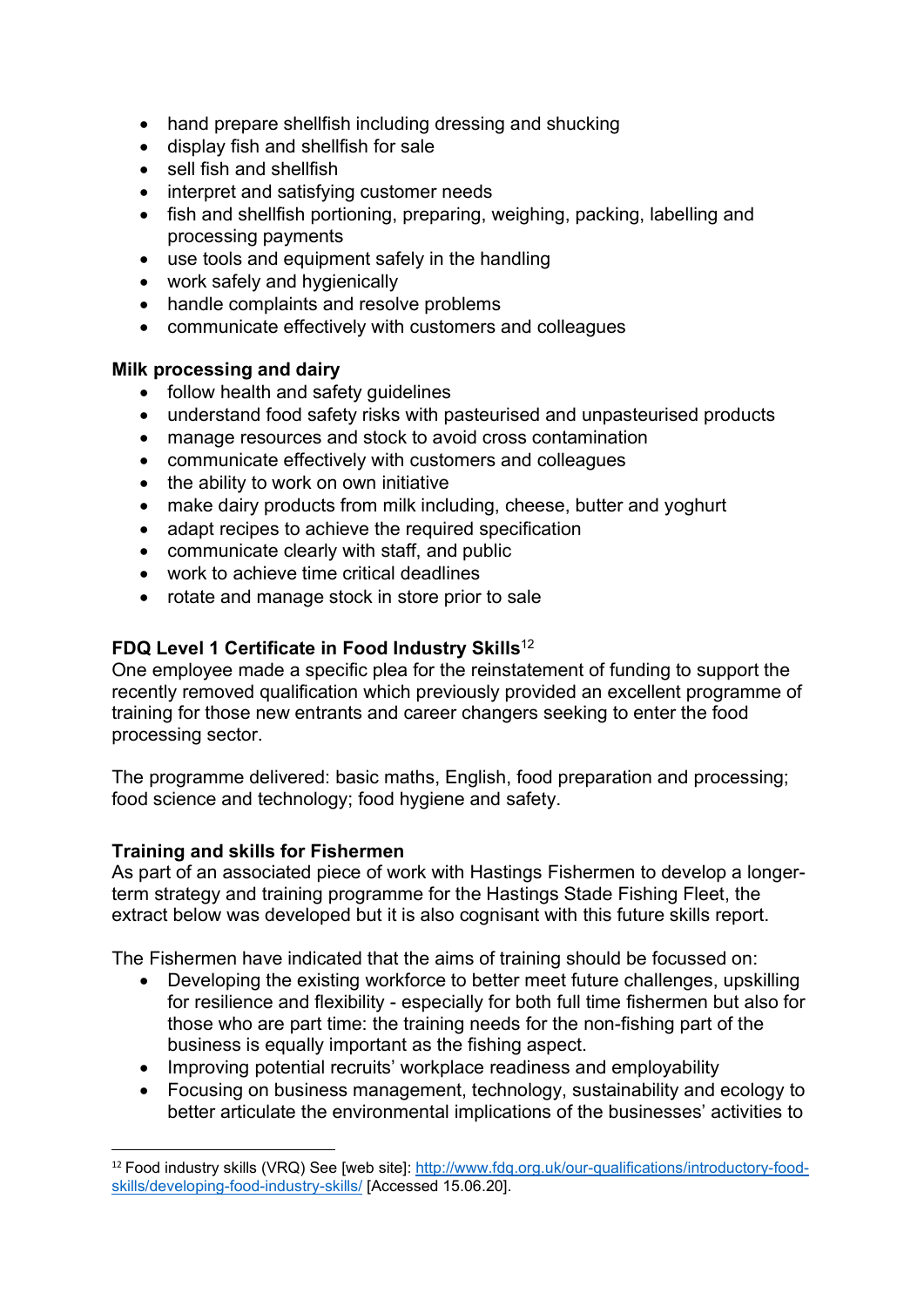an increasingly environmentally conscious public.

- Improve understanding of finances, innovation entrepreneurship and in so doing, creating employees who are more innovative and able to challenge the status quo.
- Developing resilience and better ability to manage change rather than being driven by it.
- Creating a focus to review this review in the light of the new Environment Bill to stimulate support for skills training.

The fishermen told us that they find it difficult to find time to undertake training and studying, especially for traditionally delivered courses so there needs to be an acknowledgement from training providers to include and support new, more flexible approaches to learning, using project-based themes (learning from the experiences of one and another's own businesses), including:

- On line access self-access, open source outlines of topic content
- External coaching and mentoring to identify successful solution(s) to business problems
- Preparation and presentation of business development plans review of scenarios for unit and whole business development proposals by industry experts
- $\bullet$  Individual research projects in depth analysis and evaluation of topics requiring research and development
- Group research projects in depth analysis and evaluation of topics requiring research and development, including team working; Work placements / experiences – at a range of levels to experience change management / innovations
- Work shadowing for potential new managers to experience the culture of change management and introduction of new approaches / systems
- Coaching in work development skills and techniques for staff management and motivation
- Mentoring in work support and guidance to facilitate the leading of change management
- Seminars discussion groups / forums for sharing ideas e.g. developing approaches to change management

### Offshore training

In terms of working on an offshore vessel, the main requirement is that formal safety training has taken place but not much more than this. The training requirements are as follows:

- Basic sea survival
- Basic firefighting and prevention
- Basic first aid
- Basic health and safety

The basic sea survival must be completed before going to sea and the others to be undertaken within 3 months of starting work as a fisherman/woman.

Currently there is no option for prospective entrants into the industry to gain these qualifications locally. There is a lack of funding for these courses and, as such, new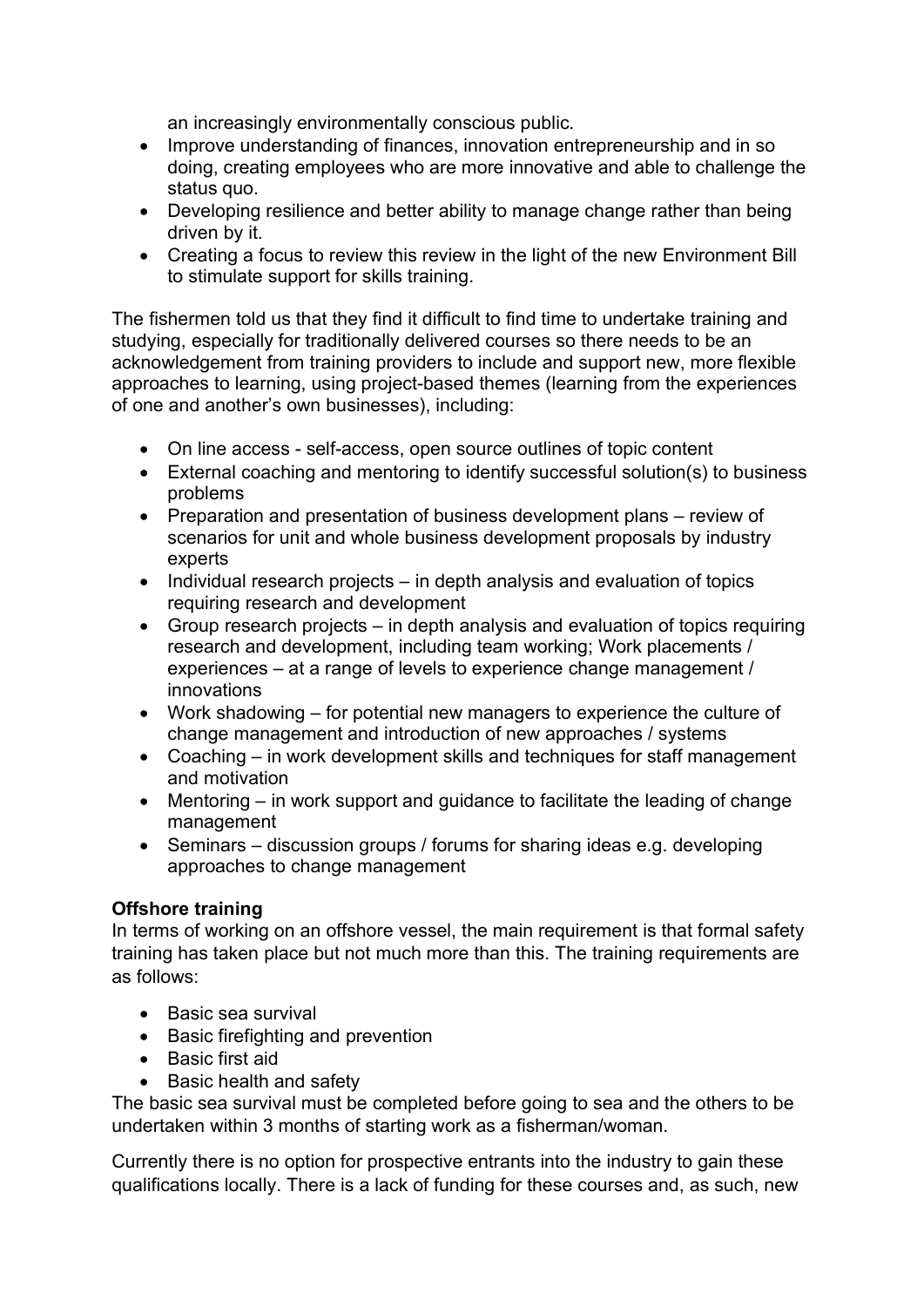entrants are paying around £700-£1,000 to gain the necessary qualifications in order to join a fishing vessel.

This is a major drawback from anyone willing to enter the industry in a low-income area. This is compounded by there being no full-time training packages available in the commercial fishing sector in the South East limiting 16-18 year old progression into industry. Below is a list of centres that provide access to these competency tickets that would allow a potential entrant to gain access to the industry:

Seahaven Maritime Academy (Seahaven Maritime Academy, 2019)

https://seahavenmaritimeacademy.co.uk/courses-professional/

Offer a range of professional and RYA courses. Purpose built, full training centre in the port of Newhaven, East Sussex.

Maritime Skills Academy- Dover (Maritime Skills Academy, 2019)

https://www.maritimeskillsacademy.com/sector/marine-and-stcw/

A range of courses with a focus on maritime safety and sea survival.

Fishing College- Dorset (Fishing College, 2019)

https://www.fishingcollege.co.uk/ and https://www.sfita.co.uk/courses-b.htm

Offer a range of short courses for those in industry as well as new entrants. Courses range from 1-15 days.

Warsash Maritime Academy (Warsash Maritime Academy, 2019)

https://www.warsashacademy.co.uk/about/welcome-to-warsash/who-we-are.aspx

A range of courses including undergraduate and graduate, ship simulation, tanker, offshore oil and gas, safety, hotel operations and deck navigation.

Western Maritime Training- Plymouth (Western Maritime Training, 2019)

https://www.westernmaritime.training/index.php/training-courses

Broad range of courses, including engineering, navigation, commercial fishing, superyacht and radio operation.

Whitby Fishing School- North Yorkshire (Whitby Fishing School, 2019)

https://www.whitbyfishingschool.co.uk/

Offer a range of courses relating to sea fishing including:

- Level 2 Diploma in Maritime Studies
- Basic sea survival
- A range of shorter courses for industry training
- Only ATP covering UK wide Diploma Training